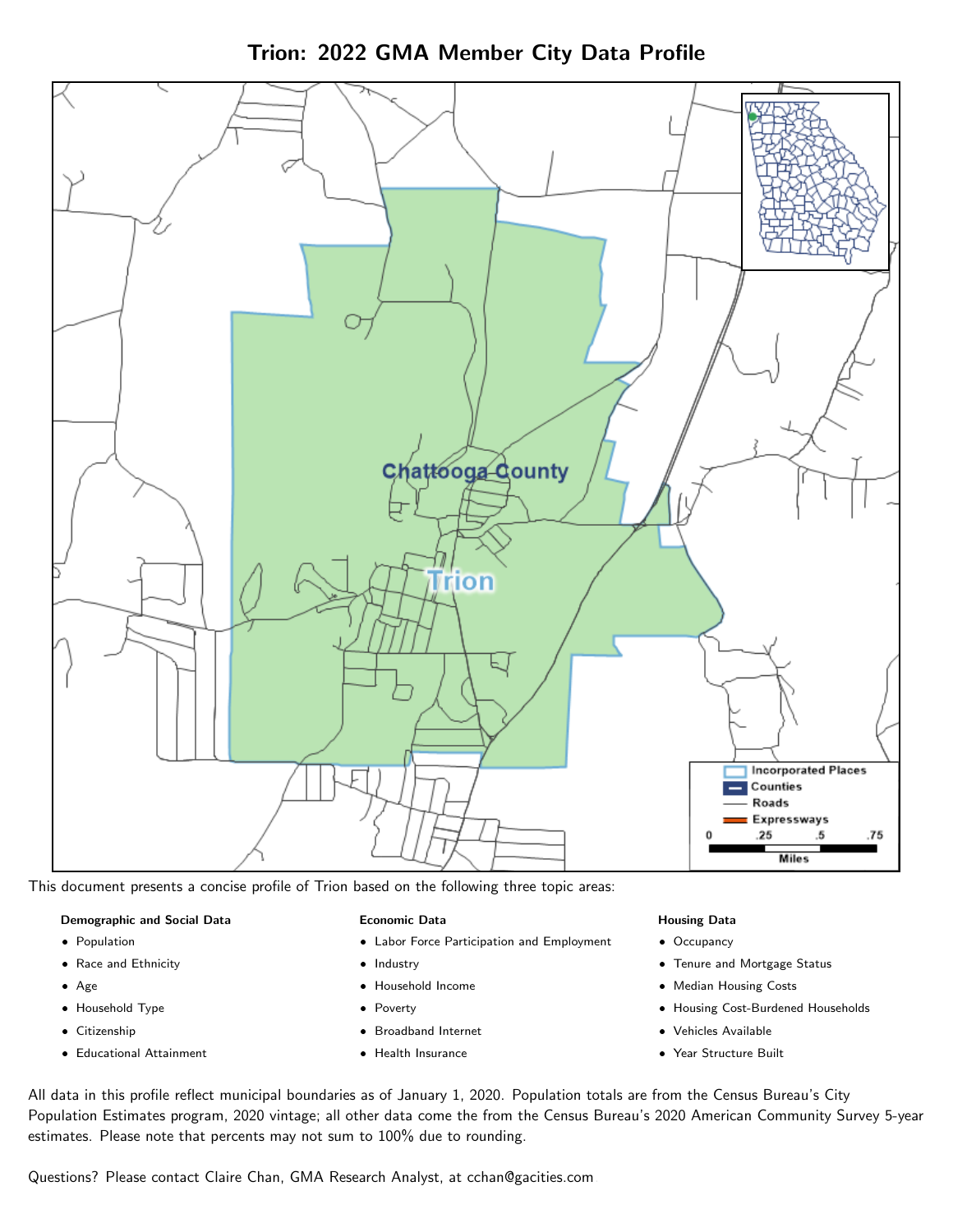# Trion: Demographic and Social





**Citizenship** 



Race and Ethnicity



Source: U.S. Census Bureau, City Population Estimates, 2020 vintage Source: American Community Survey, 2020 5-year estimates, table B03002

# Household Type



Source: American Community Survey, 2020 5-year estimates, table B01001 Source: American Community Survey, 2020 5-year estimates, table B11001

#### Educational Attainment



Source: American Community Survey, 2020 5-year estimates, table B05002 Source: American Community Survey, 2020 5-year estimates, table B15002

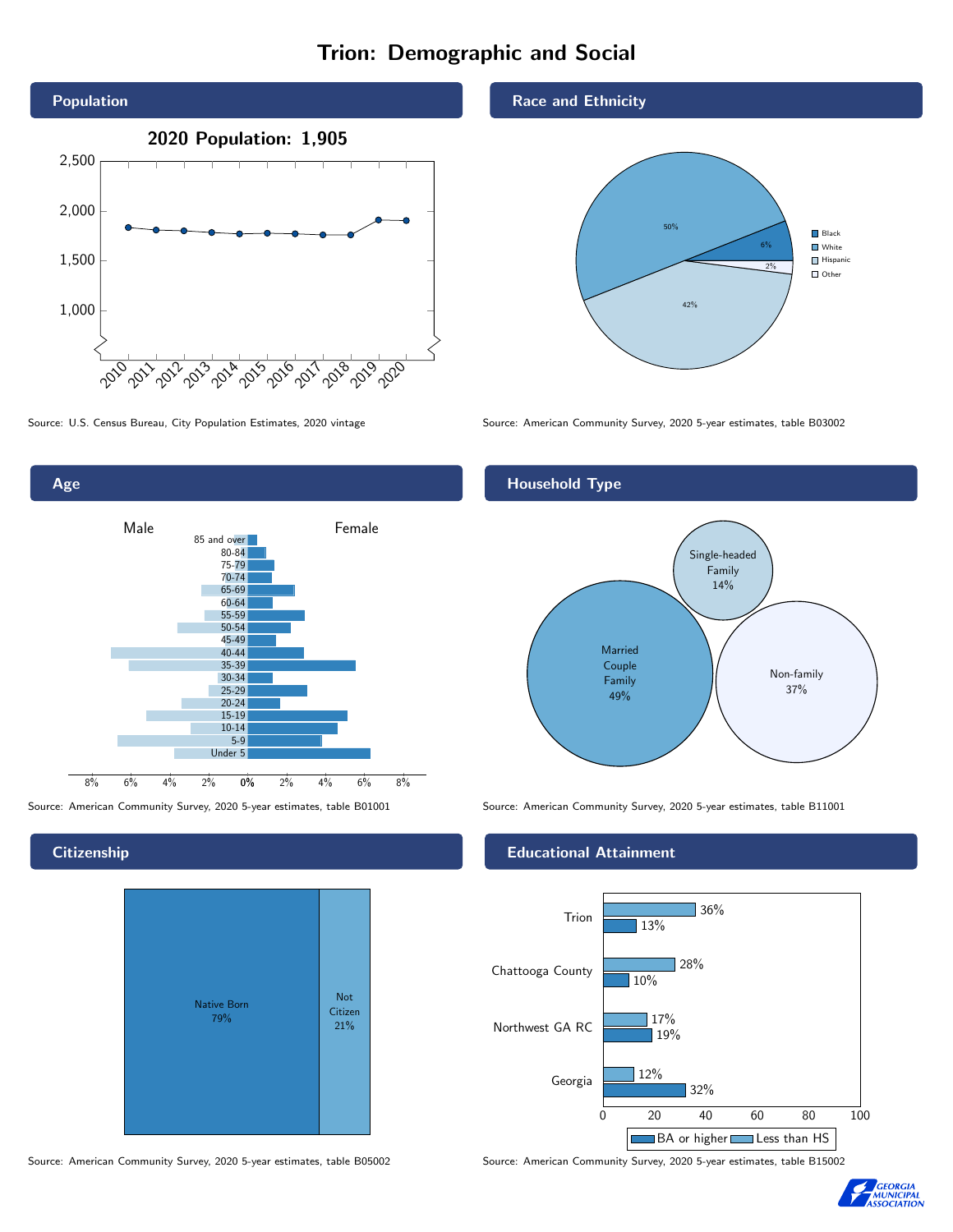# Trion: Economic



Source: American Community Survey, 2020 5-year estimates, table B23001 Note: Unemployment rate is based upon the civilian labor force.



| Agriculture, forestry, fishing and hunting, and mining      | $0\%$ |
|-------------------------------------------------------------|-------|
| Construction                                                | 8%    |
| Manufacturing                                               | 43%   |
| <b>Wholesale Trade</b>                                      | $1\%$ |
| Retail Trade                                                | 8%    |
| Transportation and warehousing, and utilities               | 3%    |
| Information                                                 | $0\%$ |
| Finance and insurance, real estate, rental, leasing         | $1\%$ |
| Professional, scientific, mgt, administrative, waste mgt    | 10%   |
| Educational services, and health care and social assistance | 13%   |
| Arts, entertainment, recreation, accommodation, food        | 7%    |
| service                                                     |       |
| Other services, except public administration                | $2\%$ |
| Public administration                                       | 5%    |

Source: American Community Survey, 2020 5-year estimates, table C24030



Source: American Community Survey, 2020 5-year estimates, tables B19013 and B19025 Source: American Community Survey, 2020 5-year estimates, table B17010



Source: American Community Survey, 2020 5-year estimates, table B28002 Source: American Community Survey, 2020 5-year estimates, table B18135

Poverty



## **Health Insurance**